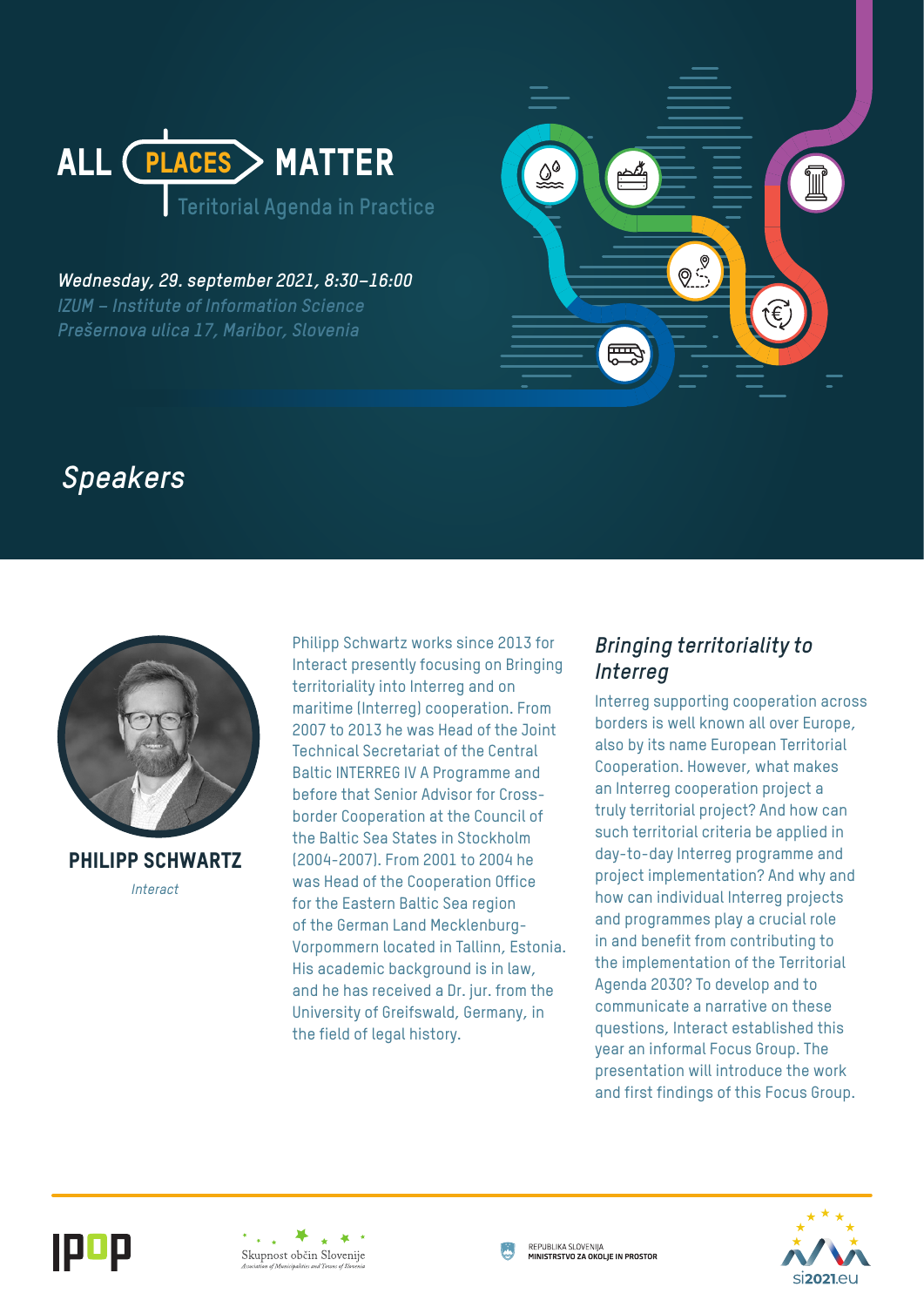

Daniel Meltzian *Federal Ministry of the Interior, Building and Community, Germany*

Dr. Daniel Meltzian is Head of the Division for European Spatial Development Policy and Territorial Cohesion in the Federal Ministry of the Interior, Building and Community in Germany. A focus of his work is European Spatial Development Policy and the Territorial Agenda 2030 as part of it, Maritime Spatial Planning, bilateral and multilateral cooperation with neighbouring states and transnational spatial development policy in the context of EU Cohesion Policy as well as representing Germany at ESPON.

## *The Territorial Agenda 2030 - Future for all places*

With its overall aim of <sub>r</sub>a future for all places" the Territorial Agenda 2030 places new emphasis on Territorial Cohesion as an aim of the European Union and beyond. The presentation will illustrate the meaning and reasoning and outline ways to approach this aim. A comprehensive view on the equivalence of people's living conditions in Europe is key to reconcile territorial diversity, quality of life and cohesion.



**WIKTOR SZYDAROWSKI** *ESPON*

Wiktor Szydarowski has 25 years of experience in planning, managing and implementing development initiatives through dialogue and interfacing in international partnership networks. He has been involved in joint policy approaches within cooperation frameworks such as the Northern Dimension Partnerships, VASAB, the Baltic Sea States Subregional Cooperation network, the Baltic Ports Organization, the Baltic Development Forum, the Conference of Peripheral Maritime Regions, macroregional sea basin strategies and intergovernmental agreements (e.g. transport corridor associations). He has long experience in initiating and developing international projects in the Baltic Sea area, with governments, R&D sector, NGOs and market actors from 11 countries, incl. Russia and Belarus.

## *Territorial Quality of Life*

Over the past few years, discussions have taken place on how to measure the quality of life (QoL) and how quality-of-life indicators can complement economic and social indicators to measure territorial development. ESPON makes a vital contribution in informing and inspiring policymakers and stakeholders on how to operationalise and integrate QoL into policy processes at different levels. It provides a methodology to assess QoL through a place-based and citizencentric approach based on the results of the dedicated research project, a working paper – in concordance with the TA2030 and the priorities of the Slovenian Presidency of the EU Council.





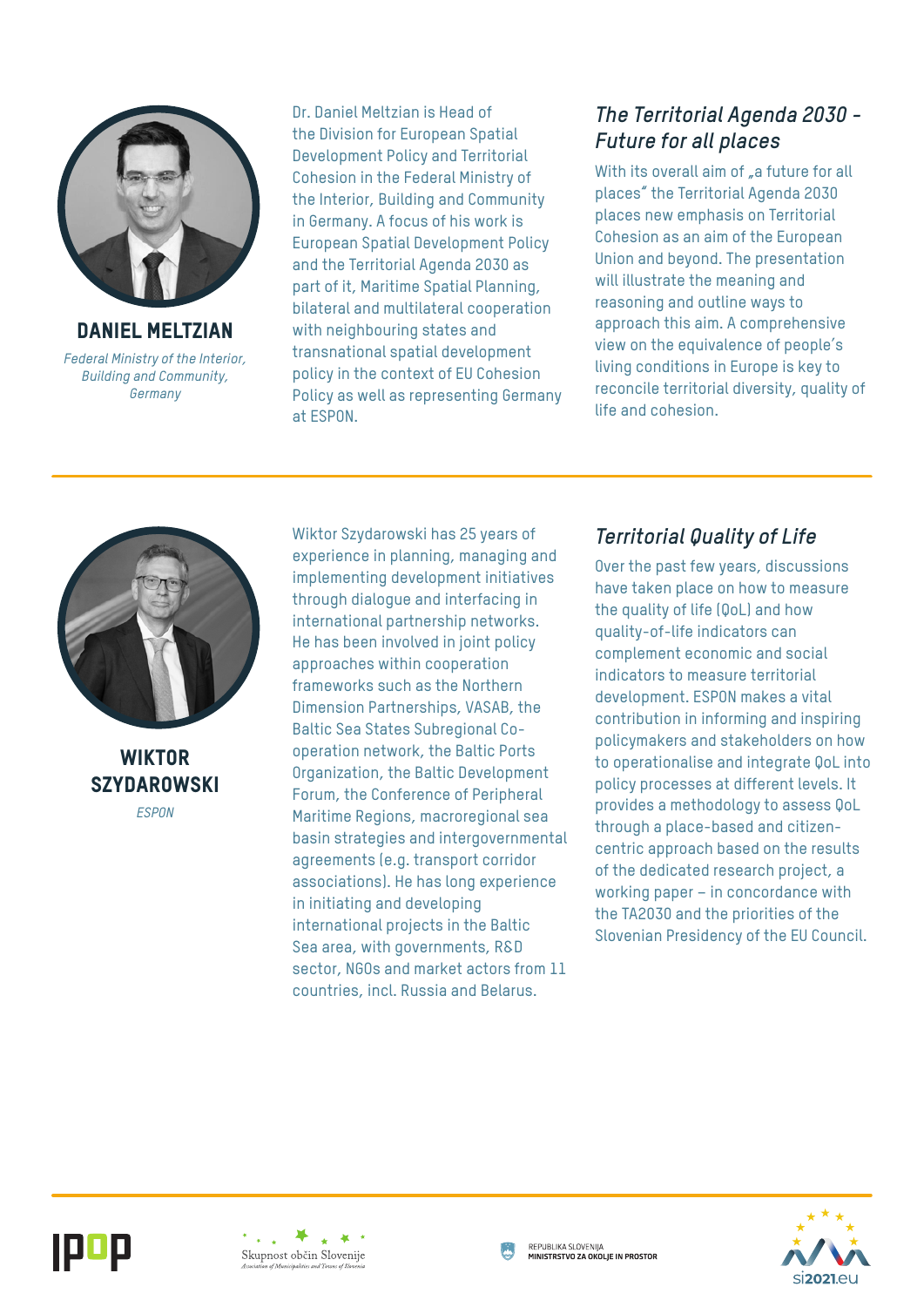

Albert Garcia **MACIAN** 

*Municipality of Mollet Del Valles*

Albert Garcia Macian has graduated in Philosophy and holds a master's on Management of Institutions and Companies from the University of Barcelona. Currently, he works as a coordinator of EU projects at the municipality of Mollet. He has coordinated several projects focused on sustainable food systems, such as Diet for a Green Planet and Agri-Urban, both in the frameworks of the URBACT programme. He has also been awarded several awards such as the EU Health Award and the European Green Leaf and has participated has been an invited speaker to institutions such as the European Parliament, Green Week and CEMR.

## *Food policy and territorial planning in Mollet del Valles*

The city of Mollet has successfully protected its rural area from urbanisation. The previously deprived area of Gallecs that encompasses 750 hectares has become the flagship project of the city. Empowering their local producers, they have managed to set up an Agroecological project, based on organic farming, which aims to guarantee economic protection of the citizens, the environmental protection of the area, as well as, to promote healthy habits among citizens.



Oliver Horeni *Upper Elbe Transport Association* Oliver Horeni got a degree in Transport engineering from Dresden University of Technology in 2007, specializing in Transport Planning and Transport Technology. In 2012 he got his PhD at Eindhoven University of Technology after five years of research in the field of measuring mental representations as part of the Urban Planning Group. Since January 2013 he has been employed at the Upper Elbe Transport Association (VVO GmbH) in Dresden where he is responsible for the public transport tariff system for Dresden and the surrounding counties. His work experience includes the development of new tickets and related negotiations with other stakeholders in order to make public transport better accessible for new customers.

## *Elbe-Labe cross-border ticket system*

The region along the Upper Elbe river on both sides of the Saxon-Bohemian border has always been closely connected. While the public transport system provides a reasonable transport offer on both sides of the border a common ticket system for cross-border trips was lacking for a long time. The presentation will show how the Elbe-Labe ticket has been introduced and how the challenges of two currencies and different levels of purchasing powers were tackled.





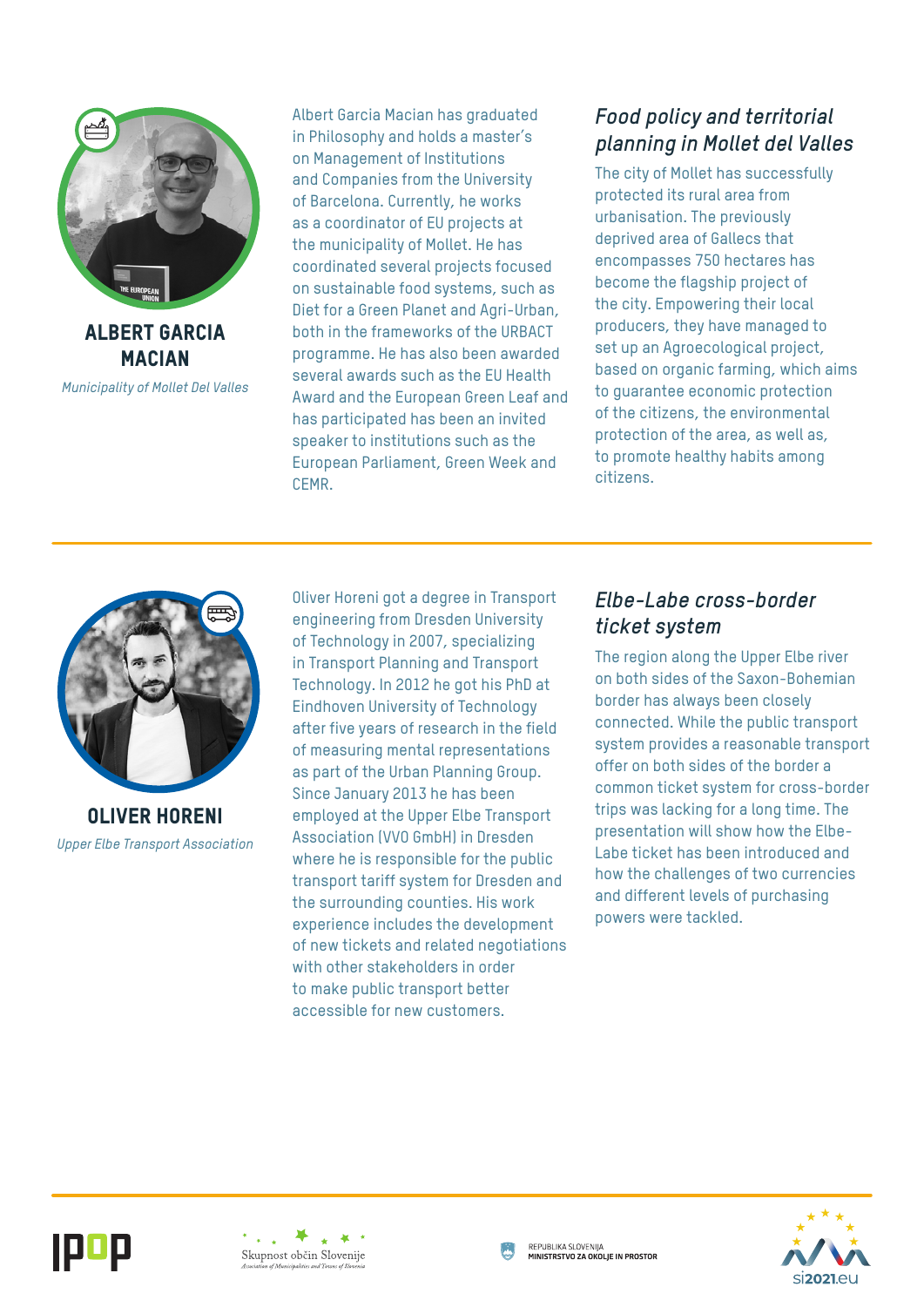

**KATARZYNA** Szymczak-**POMIANOWSKA** 

*City of Wrocław*

Katarzyna Szymczak-Pomianowska is the Director of the Department of Sustainable Development in the Municipality of Wrocław - so called "Green Department". She has 20 years of local government administration experience. Since 2018 she has been in charge of sustainable development and implementation of new measures and standards to improve air quality and adapt the city to climate change. Previously she was responsible for participatory budget and social dialog and as the project manager for infrastructural investments such as the National Forum of Music or the Musical Theatre Capitol, both cofinanced by European Union, both city's showcases.

### *Climate change adaptation in Wroclaw*

Climate policy and adaptation to the climate change is one of the most urgent challenges for Wroclaw. Their ambition is to be resilient for climatic hazards which are for Wroclaw heatwaves, intensive precipitations and storms, urban flooding and windstorms. They are vulnerable for the urban heat island effect and are therefore doing their best to minimize it and improve the quality of life by developing green and blue infrastructure and the idea of sponge as well as edible city. How to involve the residents in the green and blue actions? How to support bottom-up initiatives? How important are the measures dedicated to the youngest inhabitants? The presentation will answer these and some other questions.



Anett Numa *e-Estonia Briefing Centre* Having lived and studied in different countries, Anett has learned to appreciate living in a digital society. Anett believes that all processes and structures of public services should be accessible and simple for every single citizen. Based on her academic background in political science, Anett focuses on enhancing good cooperation between the public and private sector to create a comprehensive and supportive environment. Her goal as a Digital Transformation Adviser at the e-Estonia Briefing Centre is to explain the Estonian digitalisation experience and thus inspire leaders and decisionmakers alike to create a better tomorrow.

### *Digitalisation as a tool for territorial cohesion in Estonia*

By providing a fast connectivity and well-functioning e-government services, Estonia has managed to provide smooth and easy access to all public and private services despite of your location. Thanks to a safe, convenient and flexible digital ecosystem, Estonia has reached an unprecedented level of transparency in governance and built broad trust in its digital society. This has made living in rural areas also more convenient and helps to boost economical system.